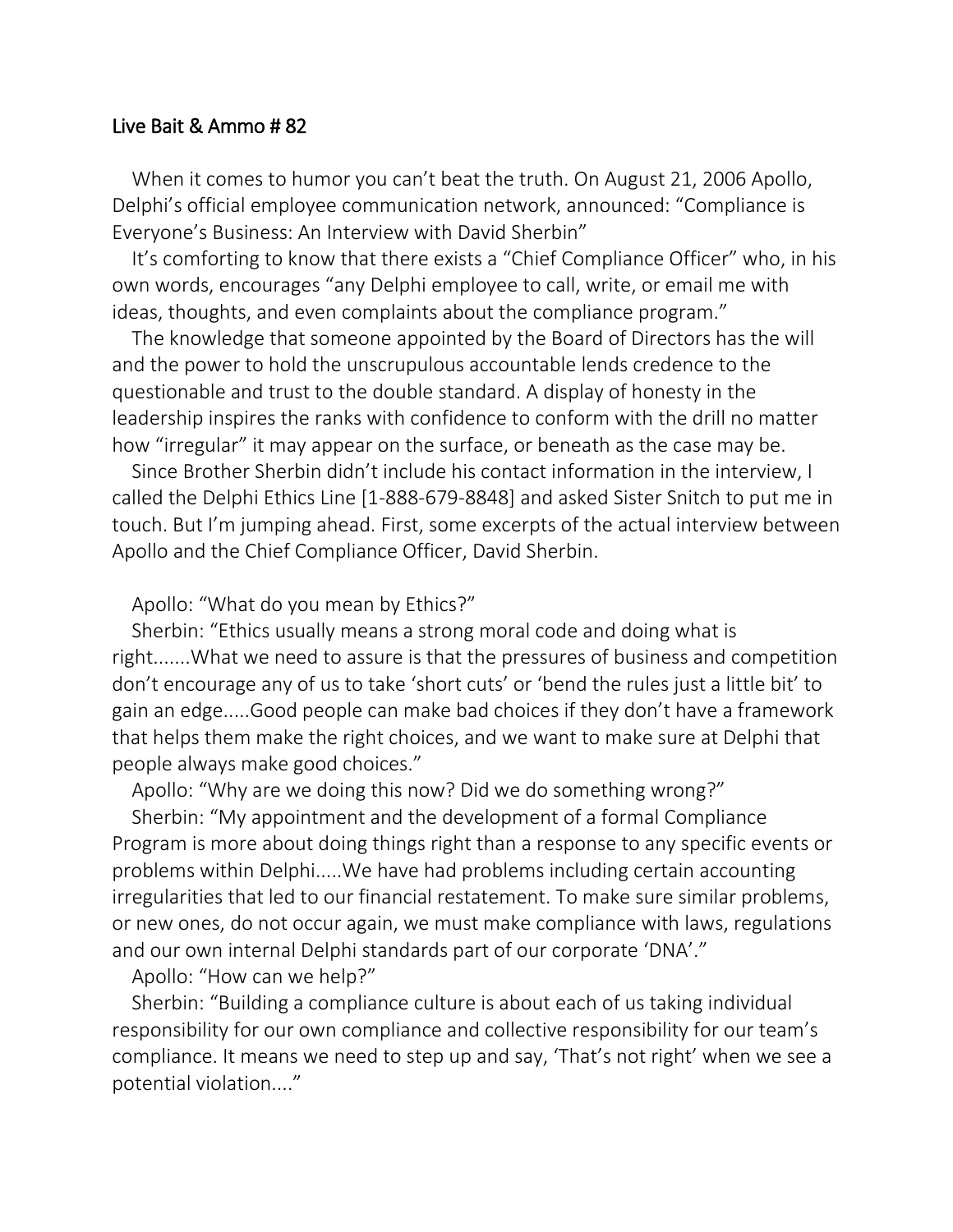Apollo: "A lot of employees are nervous about using the Ethics Line. I hear a couple of comments consistently — 'Do you really expect us to snitch on each other when we see things we think are wrong?' and 'Nothing will happen if I call except I might lose my job.' What are your thoughts on this?"

Sherbin: ".....Raising critical compliance issues is not 'snitching' — it is really protecting everyone's jobs. We try our best to maintain the confidentiality of the Ethics Line process, even when callers do not request it. I can also tell you that if we ever find out that someone has retaliated against a Delphi employee for calling the Ethics Line in good faith, we will take immediate disciplinary action, up to and including termination."

Just like Apollo I have heard the same "comments consistently"— fear of snitching on peers and getting the old goose whacked. But I'm all for "protecting everyone's job". So I dropped a dime and used an alias.

ME: Hi. This is Ed Northern. I work for a Delphi plant in the United States.

Sister Snitch: Hi, Gregg. Let me guess. You work in Coopersville, MI. in department 988, B-shift, Line 5, Final Assembly Bodine. You are 56 years old, fivefoot-five, 130 pounds...

ME: I'm bigger than that.

SS: In your sleep....married with three children, and your social security number is...

ME: Hey, I thought this was supposed to be confidential.

SS: My lips are sealed and this conversation will be recorded for your protection. ME: My protection against what?

SS: Getting your goose whacked for snitching on your peers and desecrating the good name of Delphi in public.

ME: Public?

SS: Everyone in Compliance will receive a copy of your taped confession for review and retaliation.

ME: From now on call me Ed, or Mr. Northern.

SS: Whatever.

ME: Delphi is selling scrap.

SS: Is that your compliance issue? Forgive me. I thought you had something juicy. What's wrong with making a little money on scrap? Are you against the profit system? Are you a communist? Don't you believe in recycling? What do you expect us to do? Throw money away?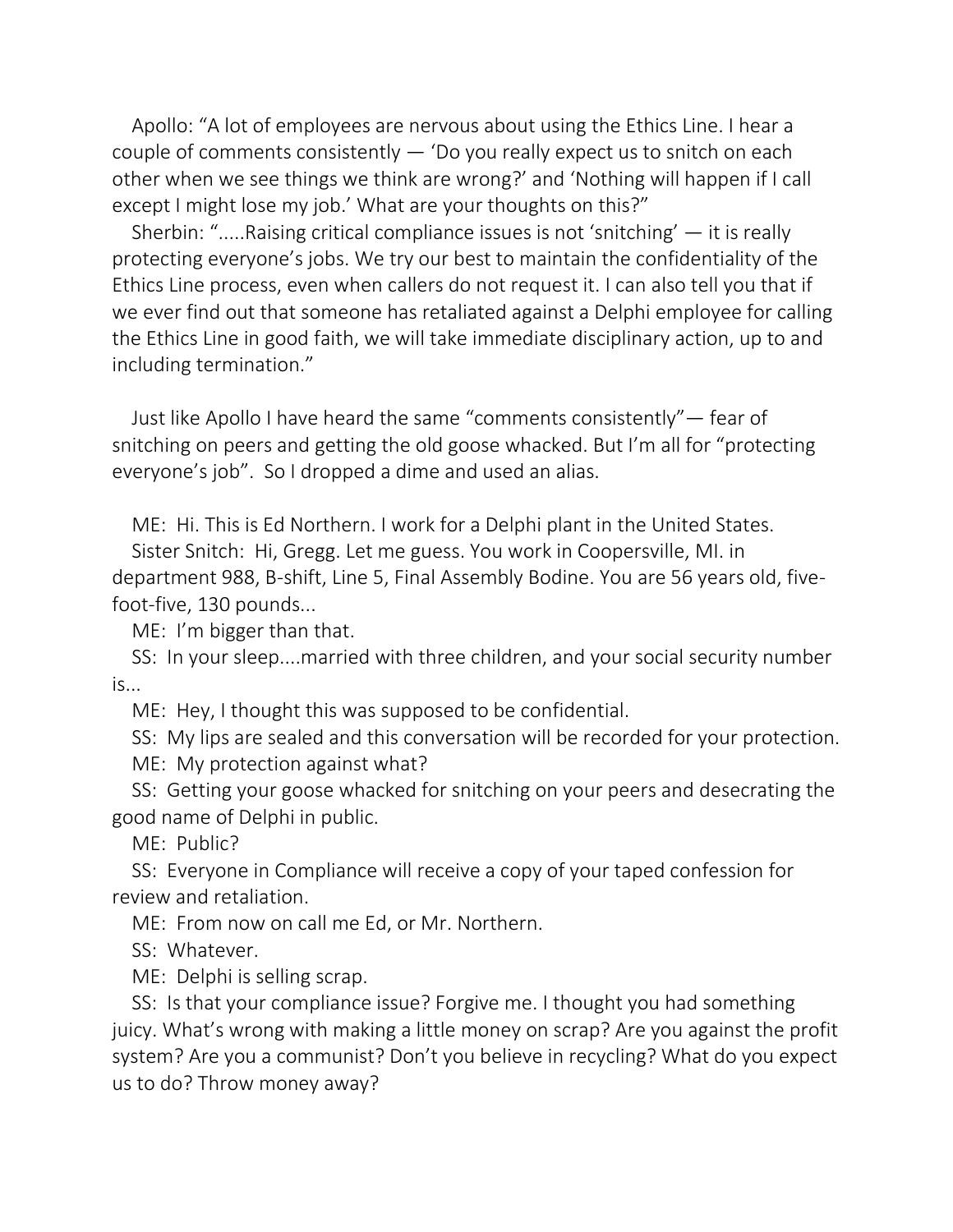ME: We already did throw it away. I don't know why or how they managed to keep these parts around so long because we scrapped them out three years ago but they've hauled a shit load of defective parts back into our shop and workers have been ordered to black out the serial numbers and dates and etch new serial numbers and dates and then we ship them to .....

SS: Sounds like job security. Are you against working for a living? When was the last time you pledged compliance to the flag?

ME: You mean allegiance.

SS: You can allege whatever you like but the fact you made this call proves that you are not in compliance with the Delphi code of silence. Besides, the product you call scrap will be repurchased by Delphi. It's the accounting that confuses you, not the facts. All systems comply automatically in accordance with our Universal Reciprocal Process.

ME: Forget it. I have another complaint. Representatives from Delphi headquarters held captive audience meetings in our plant at which they persuaded employees to invest their life savings in Delphi stock under false pretenses and now the stock isn't worth crap.

SS: So what are you saying? We didn't sell enough scrap or we sold you a bunch of crap? What is it?

ME: Both! Scrap and crap are both violations of compliance.

SS: Look, if you hadn't wasted so much time complaining about scrap, what we told you wouldn't have amounted to crap. Compliance is nothing in essence but a disposition to yield to the will of authority. Since Delphi is the WILL and the WAY you are the one indisposed to yield and thus ultimately responsible for the failure to aid and abet the delivery of scrap to customers in Delphi's Advance Complicity Program so we could buy it back at a mutually beneficial profit and thereby double the return on your investment.

ME: I never thought about it like that. Compliance is not in itself a defined standard, but rather the appearance of unquestioning conformity and the Chief Compliance Officer is thus, the King of Crap.

SS: Your complaint will be processed in the order it was received. Anything else, Gregg?

ME: Ed. I'm ED NORTHERN for the record. I insist that you honor my confidentiality by referring to me by my allegorical alias: ED NORTHERN, patriot, christian, and penultimate good old boy.

SS: Whatever. Are we done?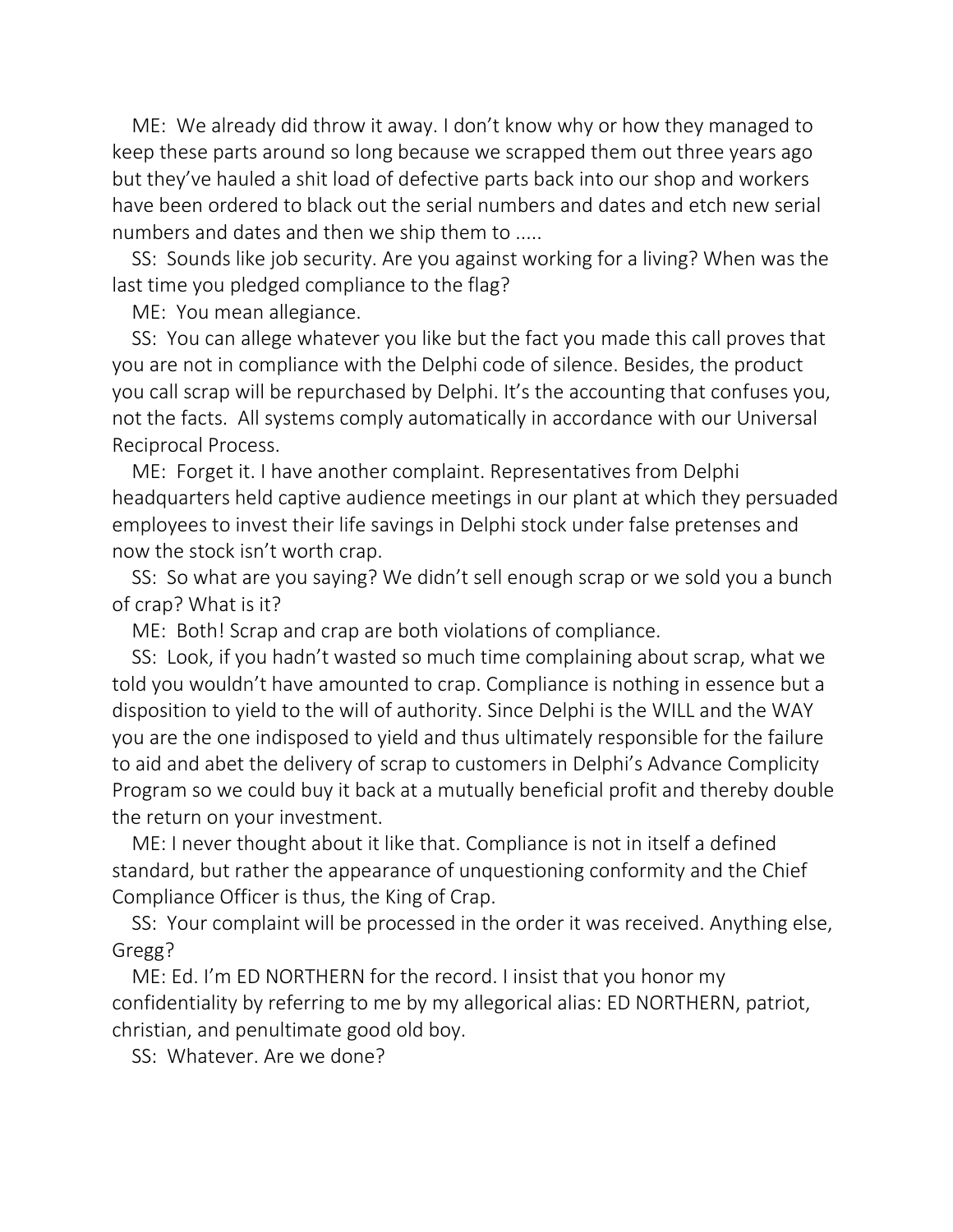ME: Delphi is paying people out of the JOB Bank account who are not in the JOB Bank.

SS: So what? I thought you liked JOB Bank. I thought all you guys liked the rubber room. I thought bouncing off the walls is what you do best.

ME: Paying workers out of the JOB Bank fund when they are not actually in the JOB Bank but are actually continuing to function in their appointed positions is what one might call an "accounting irregularity" or double bookkeeping.

SS: Are we talking about appointees or workers? Because they are not one and the same.

ME: We are talking about workers doing appointed jobs. Delphi has taken them off the payroll and put them in the JOB Bank to make the operation look more efficient than it actually is. Then Miller complains about the cost of the JOB Bank. It's a scam.

SS: According to the Delphi Employee Redundancy Program appointees are categorically in the JOB Bank because they don't add value to the product and if it wasn't for nepotism they would all be fired.

ME: I can't argue with you about the nepotism but paying them out of a separate set of books is fraud.

SS: One moment. I am connecting you with the Chief Compliance Officer.

CCO: I understand you used the F-word. Do you know what we do to employees who use the F-word?

ME: Is this where the compliance comes in?

CCO: I don't answer questions. I ask questions.

ME: Then ask yourself why Delphi should get away with underfunding the pension while simultaneously investing in assets overseas which are sheltered from bankruptcy...

CCO: Congratulations, Gregg, you're a perfect candidate for our compliance program.

ME: My name is Ed. ED NORTHERN: christian, patriot, and goddamn good old boy from...

CCO: And you have won, yes you, Gregg, have won an all expenses paid adventure to Compliance Island where you will experience total immersion in the Delphi Manufacturing System.

ME: I don't want....

CCO: Don't worry. It's entirely virtual. You won't feel a thing.